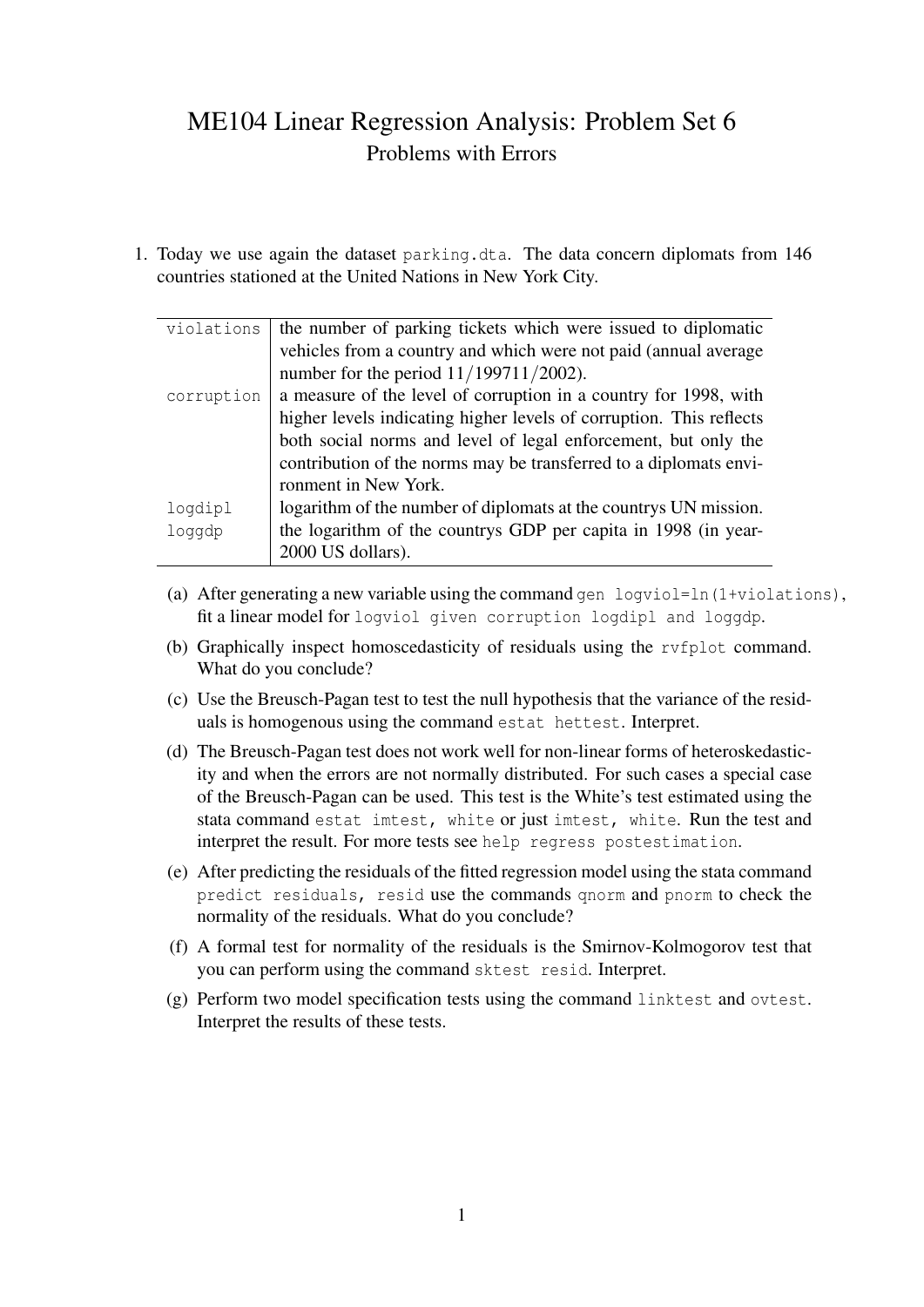## 2. Additional work: Structural equations

The data file used is hiedatashortnew.dta. The following variables are included:

| aqe       | current age in years.                                                |
|-----------|----------------------------------------------------------------------|
| education | years of schol completed.                                            |
| income    | family income for year preceding enrollment.                         |
| sex       | participant's sex.                                                   |
| urban     | $=1$ if lived in urban area.                                         |
| nearsch   | $=$ 1 if participant lived near college ten years before enrollment. |

The goal is to estimate the percentage effect on income of getting an extra year of education, controlling for age, sex and urban. It is commonly thought that education is correlated with the error term in the income equation (unobserved ability). This would result in OLS over-estimating the effect of education on the log income. It is hard to find instruments since they need to be uncorrelated with the error term, yet help to predict years of schooling. In this example, some information on how far a participant lived from college 10 years earlier is used as instrument.

(a) This ivreg command computes the 2SLS estimates. The dependent variable is logincome. The regressors that are assumed exogenous are age sex and urban. The regressors assumed endogenous is education. The instrumental variable is nearsch. The key assumption is that distance from college is not correlated with the error in the income equation, but do help to explain years of schooling.

## 1 . ivreg logincome age sex urban (educ = nearsch)

Instrumental variables (2SLS) regression

| Source                                   | SS                                                           | df<br>MS                                                 |                                            |                                           | Number of $obs =$                                                 | 1679                                                           |
|------------------------------------------|--------------------------------------------------------------|----------------------------------------------------------|--------------------------------------------|-------------------------------------------|-------------------------------------------------------------------|----------------------------------------------------------------|
| Model<br>Residual                        | $-2955.82362$<br>4058.24546                                  | 4 -738.955904<br>1674<br>2.42428044                      |                                            |                                           | $F(4, 1674) =$<br>Prob > F<br>R-squared                           | 9.44<br>0.0000<br>$=$<br>$=$                                   |
| Total                                    | 1102.42184                                                   | 1678                                                     | .656985603                                 |                                           | Adj R-squared $=$<br>Root MSE                                     | 1.557<br>$=$                                                   |
| logincome                                | Coef.                                                        | Std. Err.                                                | t                                          | P> t                                      | [95% Conf. Interval]                                              |                                                                |
| education<br>age<br>sex<br>urban<br>cons | .6114749<br>.0360272<br>$-.708351$<br>.0104216<br>$-6.61945$ | .2428244<br>.0104272<br>.1675626<br>.1239284<br>3.334928 | 2.52<br>3.46<br>$-4.23$<br>0.08<br>$-1.98$ | 0.012<br>0.001<br>0.000<br>0.933<br>0.047 | .1352034<br>.0155754<br>$-1.037005$<br>$-.2326492$<br>$-13.16052$ | 1.087746<br>.0564789<br>$-.3796968$<br>.2534925<br>$-.0783822$ |
| Instrumented:<br>Instruments:            | education<br>age sex urban nearsch                           |                                                          |                                            |                                           |                                                                   |                                                                |